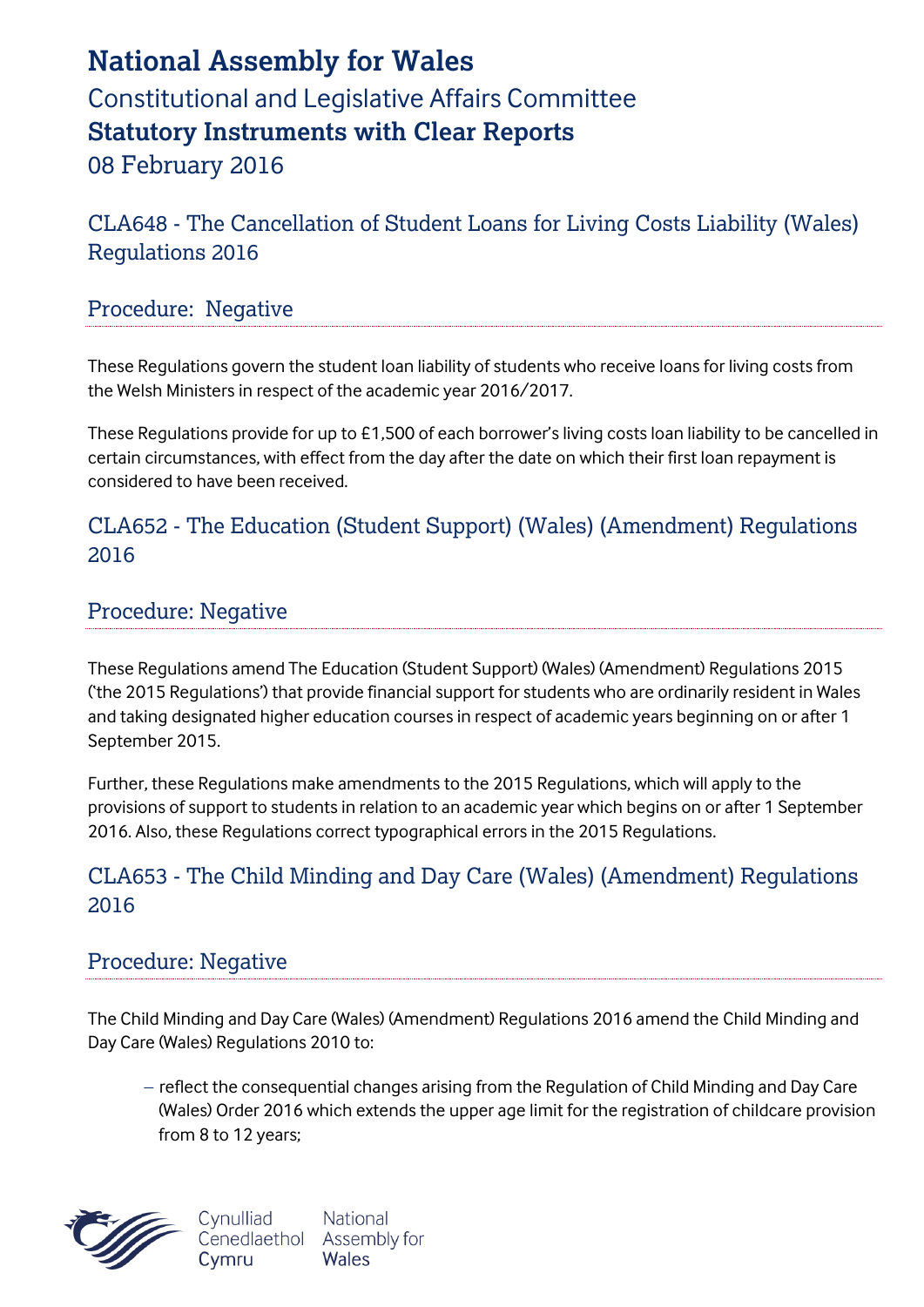- remove the requirement on applicants to provide Welsh Ministers with an application for an enhanced criminal record certificate and for the Welsh Ministers to countersign that application;
- $-$  remove the requirement for a certificate of registration to contain the name of the person in charge where one has been appointed;
- $-$  remove certain requirements relating to open access play provision.

### CLA654 - The Childcare Act 2006 (Local Authority Assessment) (Wales) Regulations 2016

### Procedure: Negative

These Regulations revoke and replace, with changes, the Childcare Act 2006 (Local Authority Assessment) (Wales) Regulations 2013 (The Regulations). The Regulations place a duty on Local Authorities to undertake childcare sufficiency assessments in their local authority area and also prescribe the matters to be included within the assessment, including consultation and publication requirements, action planning and annual reporting requirements.

### CLA655 - The Child Minding and Day Care (Wales) (Amendment) Regulations 2016

### Procedure: Negative

These Regulations amend the following with effect from 1 March 2016:-

- The NHS (General Medical Services Contracts) (Wales) Regulations 2004;
- The NHS (General Medical Service Contracts) (Prescription of Drugs etc) (Wales) regulations 2006;
- The NHS (General Dental Services contracts) (Wales) Regulations 2006; and
- The NHS (Personal Dental Services Agreements) (Wales) Regulations 2006

The amendments will:-

- allow a GMS contractor to accept a member of Her Majesty's armed forces as a patient for a maximum of two years;
- lift the current restriction on prescribing oseltamivir to infants under the age of one year;
- $-$  add avanafil to be added to the list of restricted treatments and remove apomorphin, thymoxamine and moxisylute from the list;
- disallow General Dental practitioners who contract with a local health board in Wales to use non-geographical telephone numbers when providing general dental services;
- extent the timescales which the estate of a deceased contract holder has to confirm to the health board that they wish to continue to hold the contract;
- provide for disputes arising from contracts deemed to be NHS general medical, dental or personal dental services contracts to be heard by the Welsh Ministers despite the contractor subsequently changing the status of the contract from an NHS contract to a non-NHS contract.

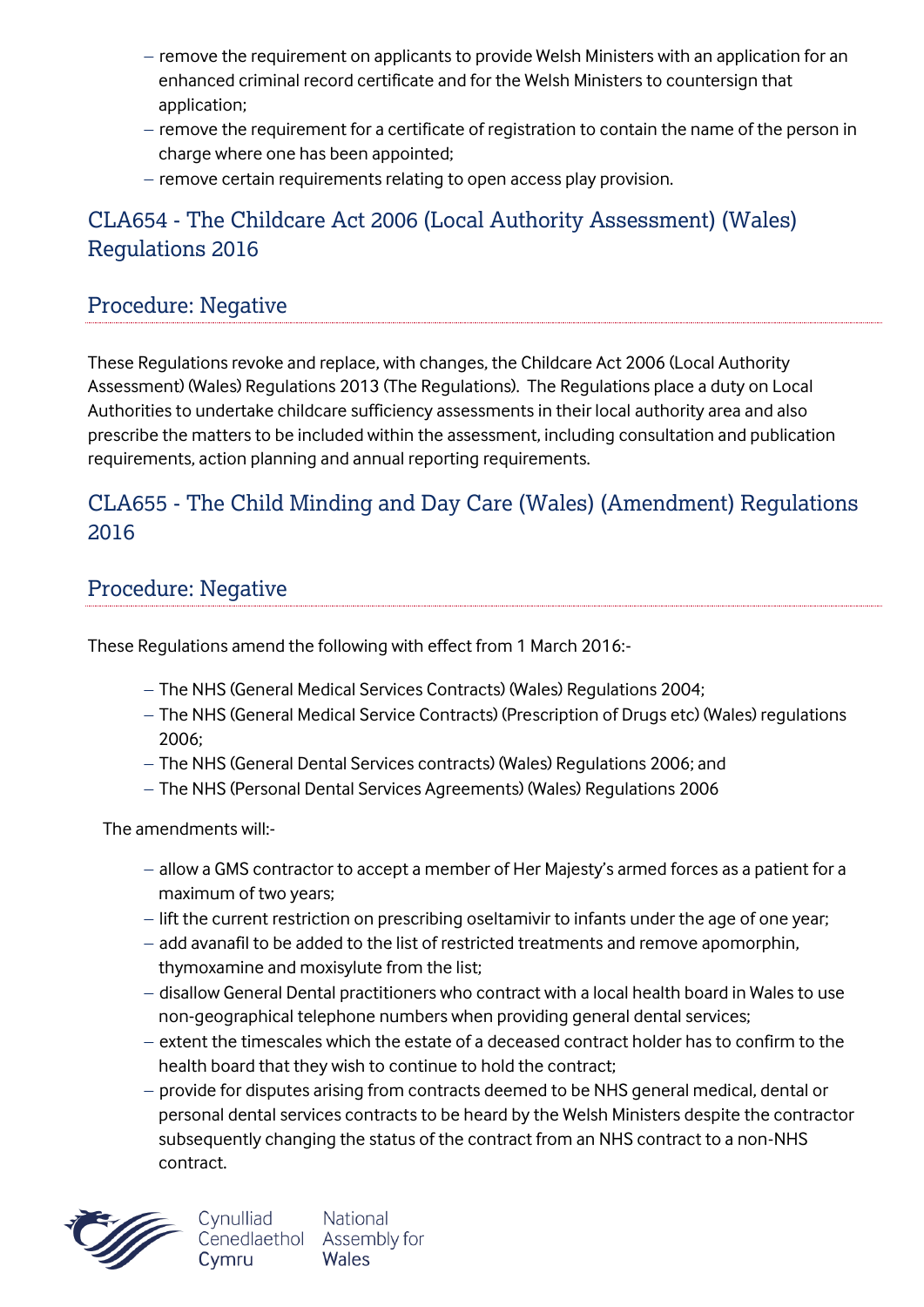### CLA658 - The Town and Country Planning (Pre-Application Services) (Wales) Regulations 2016

### Procedure: Negative

These Regulations make provision under sections 61Z1 and 61Z2 of the Town and Country Planning Act 1990 for the provision of services by local planning authorities before a qualifying application is made.

# CLA661 - The Planning (Listed Buildings and Conservation Areas) (Wales) (Amendment) Regulations 2016

### Procedure: Negative

These Regulations correct an error in the Welsh text of the Planning (Listed Buildings and Conservation Areas) (Wales) Regulations 2012 (S.I. 2012/793 (W. 108)).

# CLA662 - The Developments of National Significance (Application of Enactments) (Wales) Order 2016

### Procedure: Negative

This Order applies various enactments to applications made to the Welsh Ministers for planning permission for development which is of national significance. The Order also modifies those enactments, where appropriate to do so.

# CLA663 - The Developments of National Significance (Wales) Regulations 2016

#### Procedure: Negative

These Regulations deal with various matters in relation to development which is of national significance to Wales.

These Regulations:

- make provision under sections 61Z1 and 61Z2 of the Town and Country Planning Act 1990 ("the 1990 Act") for the provision of services by local planning authorities and the Welsh Ministers before an application for planning permission is made for development of national significance (Part 2);
- prescribe functions relating to such applications and secondary consents() which are to be carried out by an appointed person on behalf of the Welsh Ministers (Part 3);
- $-$  make provision for the procedure to be followed in the examination of such applications (Parts 4 to 10);

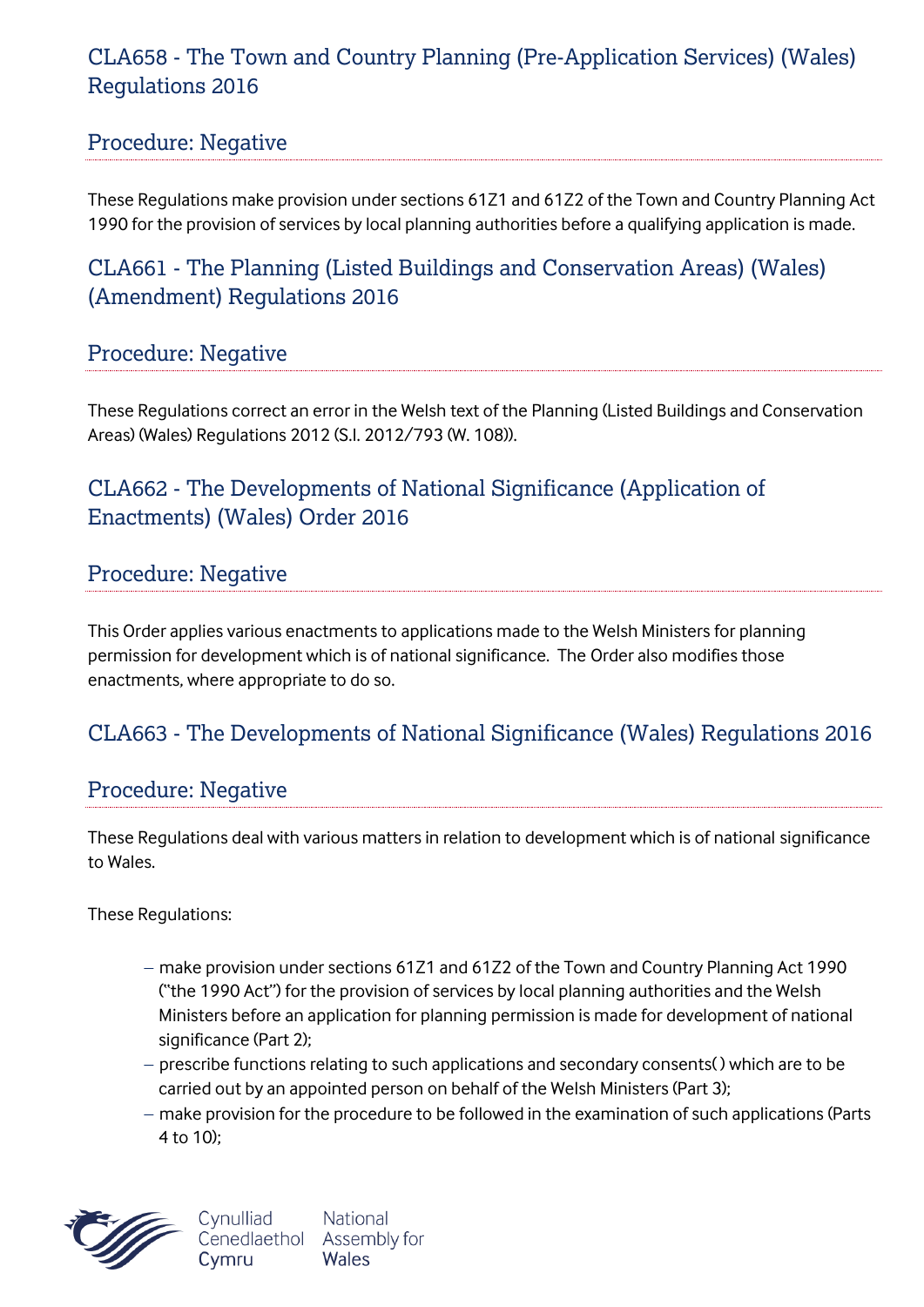- $-$  make provision for the manner in which secondary consents or applications for secondary consents are dealt with by the Welsh Ministers (Part 11);
- modify applicable enactments in relation to secondary consents (Part 11 and Schedules 2 to 10); and
- prescribe the applications made under section 73 of the 1990 Act (determination of applications to develop land without compliance with conditions previously attached) which are to be treated as nationally significant development applications (Part 12).

# CLA664 - The Town and Country Planning (Development Management Procedure) (Wales) (Amendment) Order 2016

### Procedure: Negative

The Order will amend the Town and Country Planning (Development Management Procedure) (Wales) Order 2012 ("the 2012 Order"). The Order will change how planning related applications are submitted to local planning authorities, how they are handled, how they are publicised and how developers must notify the authorities before commencing work on site.

The Order makes provision for the following issues to implement the Planning (Wales) Act 2015 (PWA):

- Requirement to carry out pre-application consultation (Section 17 PWA);
- Invalid applications: notice and appeals (Section 29 PWA):
- Decision Notices (Section 33 PWA);
- Notification of Development (Section 34 PWA);
- Consultation in respect of certain applications relating to planning permission (Section 37 PWA);

### CLA649 - The Qualifications Wales Act 2015 (Consequential Amendments) Regulations 2016

### Procedure: Affirmative

These Regulations are made in consequence of the Qualifications Wales Act 2015 ("the Act"), which established Qualifications Wales as the independent regulator of qualifications in Wales. These Regulations update references in other legislation so as to reflect the new system of qualification regulation in Wales as a result of the Act.

### CLA667 - The Children (Secure Accommodation) (Wales) (Amendment) Regulations 2016

#### Procedure: Affirmative

These regulations amend the Children (Secure Accommodation) (Wales) Regulations 2015. The purpose of the amendments is to -



National Cynulliad Cenedlaethol Assembly for Cymru Wales